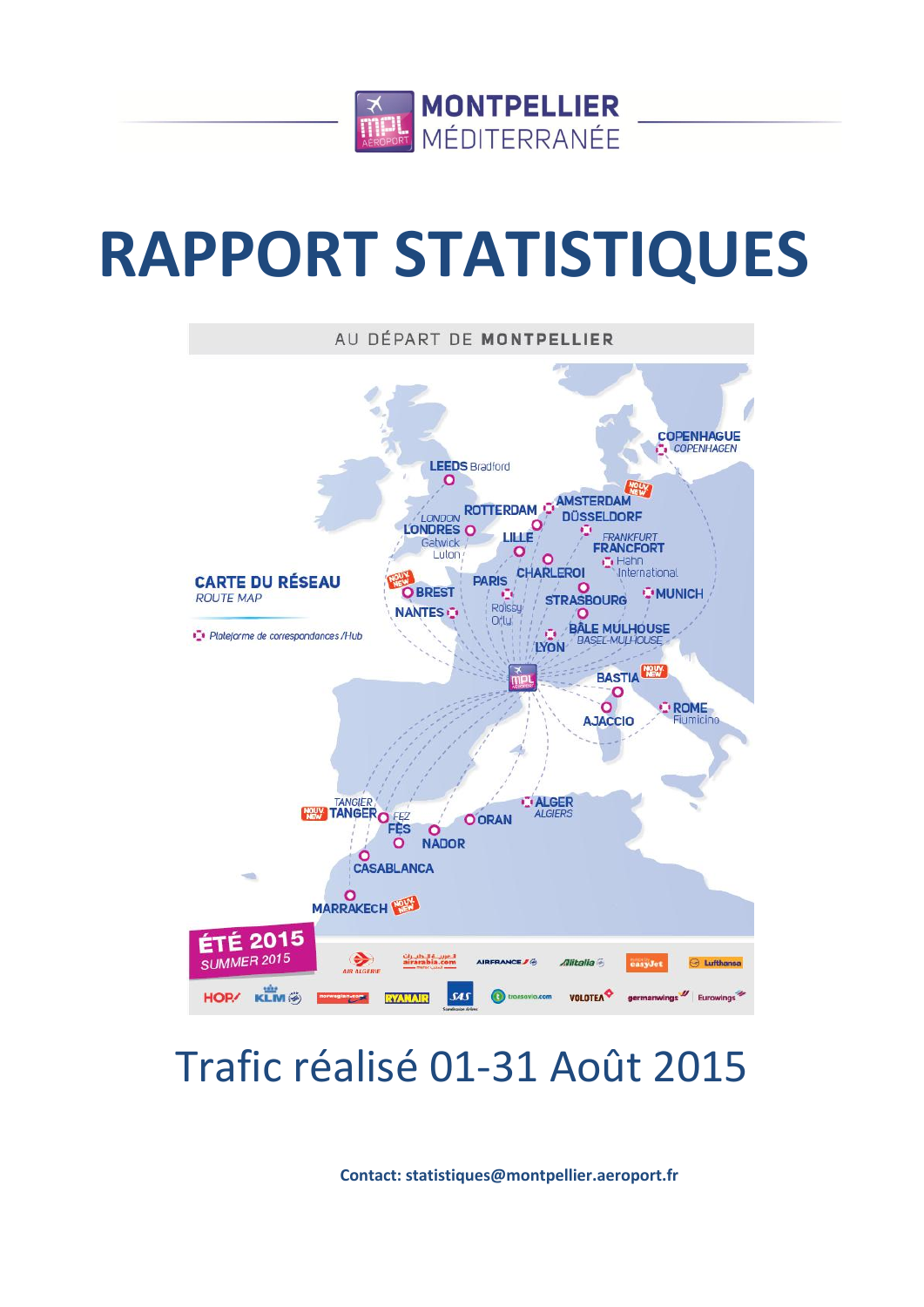## **TRAFIC COMMERCIAL**

|                             | Mois de : AOÛT |         |            | Cumul jusqu'au mois de : AOÛT |         |           |  |
|-----------------------------|----------------|---------|------------|-------------------------------|---------|-----------|--|
|                             | 2015           | 2014    | Variation  | 2015                          | 2014    | Variation |  |
| <b>Passagers:</b>           | 158 158        | 157 450 | 0,45%      | 1 005 954                     | 999 919 | 0,60%     |  |
| <b>LOCAUX:</b>              | 157 568        | 157 316 | 0,16%      | 1 004 676                     | 998 980 | 0,57%     |  |
| <b>NATIONAUX</b>            | 84 597         | 84 067  | 0,63%      | 673 361                       | 685 694 | $-1,80%$  |  |
| <b>Réguliers</b>            | 84 061         | 83 537  | 0,63%      | 669 429                       | 683 018 | $-1,99%$  |  |
| Non Réguliers               | 536            | 530     | 1,13%      | 3 9 3 2                       | 2676    | 46,94%    |  |
| <b>EUROPEENS</b>            | 59 139         | 60 836  | $-2,79%$   | 270 468                       | 258 176 | 4,76%     |  |
| <b>Réguliers</b>            | 58 599         | 60792   | $-3,61%$   | 266 646                       | 256 111 | 4,11%     |  |
| Non Réguliers               | 540            | 44      | 1127,27%   | 3822                          | 2 0 6 5 | 85,08%    |  |
| <b>INTERNATIONAUX</b>       | 13832          | 12 413  | 11,43%     | 60 847                        | 55 110  | 10,41%    |  |
| <b>Réguliers</b>            | 13832          | 12 409  | 11,47%     | 60 820                        | 54 902  | 10,78%    |  |
| Non Réguliers               |                | 4       | $-100,00%$ | 27                            | 208     | $-87,02%$ |  |
| <b>TRANSITS (ARRIVEES):</b> | 590            | 134     | 340,30%    | 1 278                         | 939     | 36,10%    |  |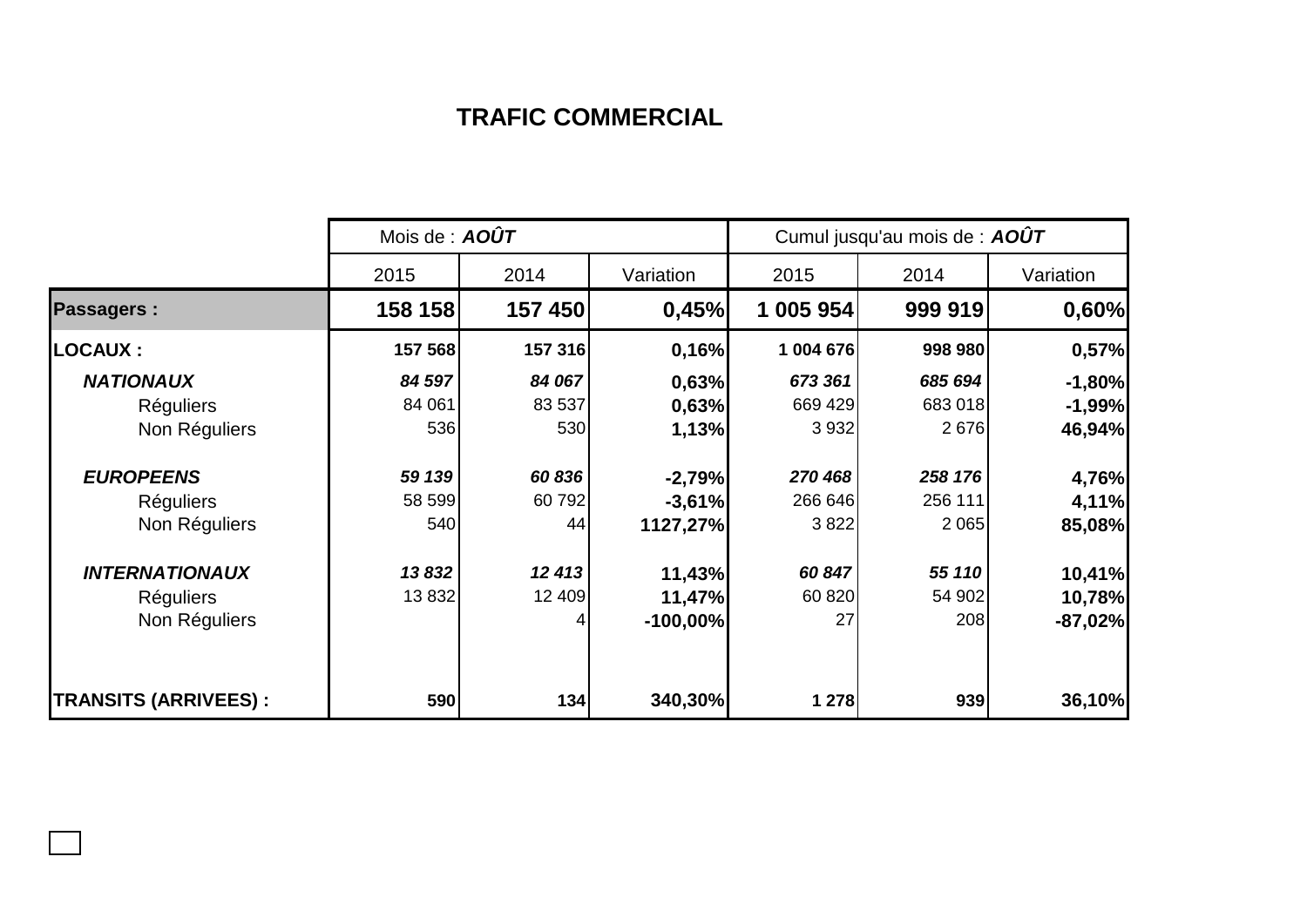#### **à fin AOÛT 2015 Comparatif Trafic Par Compagnies - 2015/14 Vols Réguliers et Non Réguliers**

|                                                                  | août              |                    | Variation                | <b>TOTAL</b>     |                   | Variation                |
|------------------------------------------------------------------|-------------------|--------------------|--------------------------|------------------|-------------------|--------------------------|
|                                                                  | 2014              | 2015               | 2015/14                  | 2014             | 2015              | 2015/14                  |
|                                                                  |                   |                    |                          |                  |                   |                          |
| <b>REGULIERS</b>                                                 |                   |                    |                          |                  |                   |                          |
| <b>AIR ALGERIE</b>                                               | 2 604             | 1 4 8 0            | $-43,16%$                | 4 2 8 3<br>47879 | 3 5 0 6<br>57 314 | $-18,14%$                |
| AIR ARABIA MAROC<br><b>AIR FRANCE</b>                            | 7 5 2 6<br>66 136 | 12 3 5 2<br>65 335 | 64,12%<br>$-1.21%$       | 544 808          | 549 108           | 19,71%<br>0.79%          |
| <b>ALITALIA</b>                                                  | 1 9 9 2           | 2 1 8 1            | 9,49%                    | 10516            | 11 177            | 6,29%                    |
| <b>BRUSSELS AIRLINES</b>                                         | 3 4 0 4           |                    | -100,00%                 | 7484             |                   | $-100,00%$               |
| <b>EASYJET</b>                                                   | 26 855            | 23 389             | $-12,91%$                | 103 685          | 104 086           | 0,39%                    |
| <b>EASYJET SWITZERLAND</b>                                       | 3 9 4 7           | 3 4 2 9            | $-13,12%$                | 17415            | 25 244            | 44,96%                   |
| <b>EUROPE AIRPOST</b> (PAX EQUIPAGE)                             |                   |                    | $\sim$                   |                  |                   | н.                       |
| <b>GERMANWINGS</b>                                               | 803               | 757                | $-5,73%$                 | 2 3 4 9          | 2 2 8 4           | $-2,77%$                 |
| HOP!                                                             | 8928              | 6017               | $-32,61%$                | 91 951           | 58 056            | $-36,86%$                |
| <b>KLM ROYAL DUTCH AIRLINES</b>                                  |                   | 4589               | 100,00%                  |                  | 15 488            | 100,00%                  |
| <b>LUFTHANSA</b>                                                 | 2 503             | 2 4 3 7            | $-2.64%$                 | 5953             | 5726              | $-3,81%$                 |
| <b>NORWEGIAN</b>                                                 | 1 4 4 8           | 1 1 6 5            | $-19,54%$                | 4934             | 5 101             | 3,38%                    |
| <b>ROYAL AIR MAROC</b><br><b>RYANAIR</b>                         | 2 2 7 9<br>14 512 | 15 744             | -100,00%                 | 2740<br>83 133   |                   | $-100,00%$               |
| <b>SCANDINAVIAN AIRLINES SYSTEM</b>                              | 461               | 603                | 8,49%<br>30,80%          | 2 4 8 7          | 78 344<br>2 4 4 4 | $-5,76%$<br>$-1,73%$     |
| TRANSAVIA                                                        | 4 8 6 7           | 4 3 0 5            | $-11,55%$                | 18 155           | 16752             | $-7,73%$                 |
| <b>VOLOTEA</b>                                                   | 8 4 7 3           | 12 709             | 49,99%                   | 46 259           | 62 265            | 34,60%                   |
|                                                                  |                   |                    |                          |                  |                   |                          |
|                                                                  |                   |                    |                          |                  |                   |                          |
| <b>NON REGULIERS</b>                                             |                   |                    |                          |                  |                   |                          |
| <b>AIGLE AZUR</b><br><b>AIR ALGERIE</b>                          |                   |                    |                          | 156              |                   | $-100,00%$               |
| AIR ARABIA MAROC                                                 |                   |                    | $\overline{\phantom{a}}$ |                  |                   | $\overline{\phantom{a}}$ |
| <b>AIR CORSICA</b>                                               | 17                |                    | $-100,00%$               | 17               |                   | $-100,00%$               |
| <b>AIR EUROPA</b><br><b>AIR FRANCE</b>                           | 114               | 4                  | $-96,49%$                | 318              | 653               | 105,35%                  |
| <b>AIR MEDITERRANEE</b>                                          |                   |                    | ٠.                       | 313              | 505               | 61,34%                   |
| <b>AIR NOSTRUM</b>                                               |                   |                    | $\sim$                   |                  |                   | $\overline{\phantom{a}}$ |
| <b>AIR VALLEE</b><br><b>AIRLINAIR</b>                            |                   |                    | ÷.<br>$\sim$             |                  |                   | ÷.<br>$\sim$             |
| <b>ALITALIA</b>                                                  |                   |                    | ٠.                       |                  |                   |                          |
| <b>ATLANTIQUE AIR ASSISTANCE</b>                                 |                   |                    | $\sim$                   | 30               |                   | $-100,00%$               |
| <b>AVIATION DEFENSE SERVICE</b>                                  |                   |                    | ÷.                       | 84               | 17                | $-79,76%$                |
| <b>BRIT AIR</b><br><b>BRUSSELS AIRLINES</b>                      |                   |                    | $\sim$<br>٠.             |                  |                   | ٠.                       |
| <b>DENIM AIR</b>                                                 |                   |                    | $\sim$                   |                  |                   | $\sim$                   |
| <b>EASTERN AIRWAYS</b>                                           |                   |                    | ٠.                       | 2                | 70                | 3400,00%                 |
| <b>EASYJET</b><br><b>EASYJET SWITZERLAND</b>                     |                   |                    | $\overline{\phantom{a}}$ |                  | 2                 | 100,00%                  |
| <b>EUROPE AIRPOST</b>                                            |                   |                    | $\overline{\phantom{a}}$ | 234              | 157               | -32,91%                  |
| <b>GERMANWINGS</b>                                               |                   |                    |                          |                  |                   |                          |
| HOP!<br><b>KLM ROYAL DUTCH AIRLINES</b>                          | 290               | 233                | $-19,66%$                | 1 270            | 907<br>71         | $-28,58%$<br>100,00%     |
| LUFTHANSA                                                        |                   |                    | $\overline{\phantom{a}}$ |                  | 34                | 100,00%                  |
| <b>NETJETS TRANSPORTES AEREOS</b>                                | 8                 | 14                 | 75,00%                   | 57               | 153               | 168,42%                  |
| <b>NORWEGIAN</b>                                                 |                   |                    |                          |                  |                   |                          |
| PAN EUROPEAN AIR SERVICE<br>REGIONAL Cie Européenne              |                   | 19                 | 100,00%<br>۰.            |                  | 19                | 100,00%<br>۰.            |
| <b>ROYAL AIR MAROC</b>                                           |                   |                    |                          |                  |                   |                          |
| <b>RYANAIR</b>                                                   |                   | 205                | 100,00%                  | 360              | 1 0 6 0           | 194,44%                  |
| <b>SATA INTERNACIONAL</b><br><b>SCANDINAVIAN AIRLINES SYSTEM</b> |                   |                    | ٠.                       |                  |                   | ٠.                       |
| <b>SKY BRIDGE AIR</b>                                            |                   |                    | $\overline{\phantom{a}}$ |                  |                   | ٠.                       |
| <b>SUN AIR OF SCANDINAVIA</b>                                    | 56                |                    | -100,00%                 | 542              | 319               | $-41,14%$                |
| TRANSAVIA<br><b>TRAVEL SERVICE AIRLINES</b>                      |                   | 199                | 100.00%                  |                  | 199<br>352        | 100,00%<br>100,00%       |
| TUNISAIR                                                         |                   |                    | $\overline{\phantom{a}}$ |                  |                   | н.                       |
| <b>TWIN JET</b>                                                  |                   |                    | ÷.                       |                  | 7                 | 100,00%                  |
| <b>VIP WINGS</b><br><b>VLM AIRLINES</b>                          |                   |                    | $\sim$<br>٠.             |                  |                   | ۰.                       |
| <b>VOLOTEA</b>                                                   |                   |                    | $\overline{\phantom{a}}$ | 149              | 156               | 4,70%                    |
| <b>XL AIRWAYS</b>                                                |                   |                    | ä,                       |                  | 286               | 100,00%                  |
|                                                                  |                   |                    |                          |                  |                   |                          |
|                                                                  |                   |                    |                          |                  |                   |                          |
|                                                                  |                   |                    |                          |                  |                   |                          |
| <b>Autres Compagnies</b>                                         | 93                | 402                | 332,26%                  | 1417             | 2814              | 98,59%                   |
|                                                                  |                   |                    |                          |                  |                   |                          |
| <b>TOTAL REGULIERS</b>                                           | 156 738           | 156 492            | $-0,16%$                 | 994 031          | 996 895           | 0,29%                    |
| TOTAL NON REGULIERS                                              | 578               | 1076               | 86,16%                   | 4949             | 7781              | 57,22%                   |
| <b>TOTAL GENERAL</b>                                             | 157 316           | 157 568            | 0,16%                    | 998 980          | 1 004 676         | 0,57%                    |
|                                                                  |                   |                    |                          |                  |                   |                          |

*COMPAGNIES AYANT DES VOLS REGULIERS ET NON REGULIERS*

| <b>TOTAL AIR ALGERIE</b>           | 2 604   | 1480     | $-43.16%$   | 4 2 8 3 | 3 506   | $-18,14%$  |
|------------------------------------|---------|----------|-------------|---------|---------|------------|
| TOTAL AIR ARABIA MAROC             | 7 5 2 6 | 12 3 5 2 | 64.12%      | 47879   | 57 314  | 19,71%     |
| <b>TOTAL AIR FRANCE</b>            | 66 250  | 65 339   | $-1.38%$    | 545 126 | 549 761 | 0,85%      |
| <b>TOTAL ALITALIA</b>              | 1992    | 2 1 8 1  | 9,49%       | 10516   | 11 177  | 6,29%      |
| <b>TOTAL BRUSSELS AIRLINES</b>     | 3 4 0 4 |          | $-100.00\%$ | 7484    |         | $-100,00%$ |
| <b>TOTAL EASYJET</b>               | 26 855  | 23 389   | $-12,91%$   | 103 685 | 104 088 | 0,39%      |
| TOTAL EASYJET SWITZERLAND          | 3 9 4 7 | 3 4 2 9  | $-13.12%$   | 17415   | 25 244  | 44,96%     |
| <b>TOTAL GERMANWINGS</b>           | 803     | 757      | $-5,73%$    | 2 3 4 9 | 2 2 8 4 | $-2,77%$   |
| TOTAL HOP!                         | 9 2 1 8 | 6 2 5 0  | $-32,20%$   | 93 221  | 58 963  | $-36,75%$  |
| TOTAL KLM ROYAL DUTCH AIRLINES     |         | 4589     | 100,00%     |         | 15 559  | 100,00%    |
| <b>TOTAL LUFTHANSA</b>             | 2 5 0 3 | 2 4 3 7  | $-2,64%$    | 5953    | 5760    | $-3,24%$   |
| <b>TOTAL NORWEGIAN</b>             | 1448    | 1 1 6 5  | $-19,54%$   | 4 9 3 4 | 5 1 0 1 | 3,38%      |
| TOTAL ROYAL AIR MAROC              | 2 2 7 9 |          | $-100.00\%$ | 2740    |         | $-100,00%$ |
| <b>TOTAL RYANAIR</b>               | 14 512  | 15 949   | 9,90%       | 83 493  | 79 404  | $-4,90%$   |
| TOTAL SCANDINAVIAN AIRLINES SYSTEM | 461     | 603      | 30,80%      | 2 4 8 7 | 2 4 4 4 | $-1,73%$   |
| <b>TOTAL TRANSAVIA</b>             | 4 8 6 7 | 4 5 0 4  | $-7,46%$    | 18 155  | 16 951  | $-6,63%$   |
| <b>TOTAL VOLOTEA</b>               | 8 4 7 3 | 12 709   | 49,99%      | 46 408  | 62 421  | 34,50%     |
|                                    |         |          |             |         |         |            |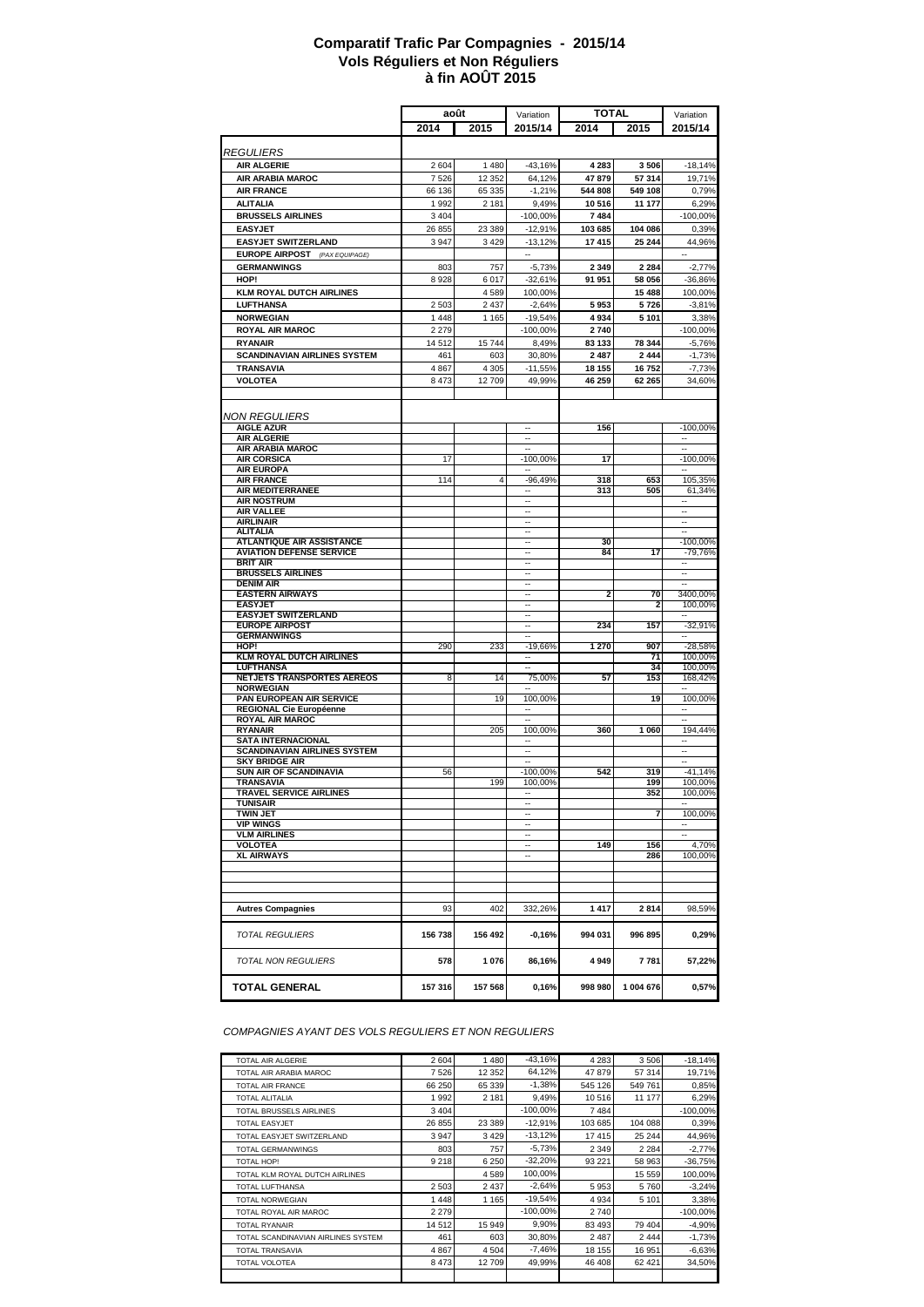### **COMPARATIF TRAFIC PAR DESTINATIONS ET NATIONALITES - 2015/14 à fin AOÛT 2015**

|                                                                | août             |                  | Variation                                            | <b>TOTAL</b>       |                    | Variation                  |
|----------------------------------------------------------------|------------------|------------------|------------------------------------------------------|--------------------|--------------------|----------------------------|
| <b>VILLES</b>                                                  | 2014             | 2015             | 2015/14                                              | 2014               | 2015               | 2015/14                    |
| <b>PARIS</b>                                                   |                  |                  |                                                      |                    |                    |                            |
| <b>PARIS Ch Gaulle</b><br><b>PARIS ORLY OUEST (Air France)</b> | 36 024<br>30 226 | 34 643<br>30 732 | $-3,83%$<br>1,67%                                    | 248 089<br>297 041 | 251 790<br>298 353 | 1,49%<br>0.44%             |
| <b>PARIS LE BOURGET</b>                                        | 53               | 52               | $-1,89%$                                             | 118                | 254                | 115,25%                    |
| <b>PARIS ORLY (Autres)</b>                                     | 38               | 26               | -31,58%                                              | 316                | 267                | $-15,51%$                  |
| <b>TOTAL PARIS</b>                                             | 66 341           | 65 453           | $-1.34%$                                             | 545 564            | 550 664            | 0,93%                      |
| NATIONAUX HORS PARIS                                           |                  |                  |                                                      |                    |                    |                            |
| <b>AJACCIO</b><br>BASTIA                                       | 1 1 0 2          | 2771<br>342      | 151,45%<br>100,00%                                   | 4600               | 7770<br>630        | 68,91%<br>100,00%          |
| <b>BIARRITZ</b>                                                |                  |                  |                                                      |                    | 7                  | 100.00%                    |
| <b>BORDEAUX</b><br><b>BREST</b>                                | 78               | 11<br>1 400      | $-85,90%$<br>100.00%                                 | 168<br>93          | 204<br>6 300       | 21,43%<br>6674,19%         |
| <b>CAEN</b>                                                    |                  |                  |                                                      | 2                  | 64                 | 3100,00%                   |
| <b>CHALON VATRY</b>                                            |                  | 70               | 100,00%                                              | 56                 | 134                | 139,29%                    |
| LILLE<br><b>LORIENT</b>                                        | 2 2 4 8          | 641              | $-71,49%$<br>$\sim$                                  | 19 3 29<br>58      | 1 2 1 1<br>60      | $-93,73%$<br>3,45%         |
| <b>LYON</b>                                                    | 125              | 44               | $-64,80%$                                            | 15 417             | 11 363             | $-26,30%$                  |
| <b>METZ NANCY</b><br><b>NANTES</b>                             | 82<br>10 497     | 20<br>10778      | $-75,61%$<br>2,68%                                   | 83<br>77 534       | 86<br>80 161       | 3,61%<br>3,39%             |
| <b>NICE</b>                                                    | 61               |                  | $-100,00%$                                           | 264                | 66                 | $-75,00%$                  |
| PAU                                                            |                  | 97               | 100,00%                                              |                    | 97                 | 100,00%                    |
| <b>RENNES</b><br><b>ST BRIEUC</b>                              |                  | 78               | 100.00%<br>$\overline{a}$                            | 50<br>64           | 142<br>70          | 184,00%<br>9,38%           |
| <b>STRASBOURG</b>                                              | 3 4 8 7          | 2750             | $-21.14%$                                            | 21843              | 13 508             | $-38.16%$                  |
|                                                                |                  |                  |                                                      |                    |                    |                            |
|                                                                |                  |                  |                                                      |                    |                    |                            |
| <b>Autres Charters Nat.</b>                                    | 46               | 142              | 208,70%                                              | 569                | 824                | 44,82%                     |
| <b>TOTAL NATIONAUX HORS PARIS</b>                              | 17726            | 19 144           | 8,00%                                                | 140 130            | 122 697            | $-12,44%$                  |
| <b>TOTAL NATIONAUX</b>                                         | 84 067           | 84 597           | 0,63%                                                | 685 694            | 673 361            | $-1,80%$                   |
| <b>EUROPEENS</b>                                               |                  |                  |                                                      |                    |                    |                            |
| <b>AMSTERDAM</b>                                               |                  | 4589             | 100,00%                                              |                    | 15 563             | 100,00%                    |
| <b>BALE-MULHOUSE</b>                                           | 3947             | 3429             | $-13,12%$                                            | 17425              | 25 244             | 44,87%                     |
| <b>BIRMINGHAM</b><br><b>BRISTOL</b>                            |                  |                  |                                                      |                    |                    |                            |
| <b>BRUXELLES</b>                                               | 3408             | $\overline{4}$   | $-99,88%$                                            | 7536               | 15                 | -99,80%                    |
| <b>BUDAPEST</b><br><b>CARDIFF</b>                              |                  | 1                | 100,00%                                              | 30                 | 277                | 100,00%<br>$-96,67%$       |
| <b>CHARLEROI</b>                                               | 5 6 8 0          | 6 3 0 8          | 11,06%                                               | 39 257             | 41 902             | 6,74%                      |
| <b>COLOGNE</b>                                                 |                  |                  | ۰.                                                   |                    |                    | $\overline{\phantom{a}}$   |
| <b>COPENHAGUE</b><br><b>CRACOVIE</b>                           | 1 909            | 1768             | $-7,39%$                                             | 7421<br>413        | 7545               | 1,67%<br>$-100,00%$        |
| <b>DUBLIN</b>                                                  |                  |                  | $\overline{a}$                                       | 2                  | 542                | 27000,00%                  |
| <b>DUBROVNIK</b>                                               |                  |                  | $\overline{\phantom{a}}$                             | 129                | 279                | 116,28%                    |
| <b>DUSSELDORF</b><br><b>EDIMBOURG</b>                          | 803              | 757              | $-5,73%$                                             | 2 3 5 0<br>360     | 2 2 9 2            | $-2,47%$<br>$-100,00\%$    |
| <b>FRANCFORT</b>                                               | 993              | 1 0 5 9          | 6,65%                                                | 3025               | 2952               | $-2,41%$                   |
| <b>FRANCFORT HAHN</b><br><b>FUNCHAL</b>                        | 6011             | 6 2 18           | 3.44%                                                | 31 220<br>48       | 27 294<br>146      | $-12,58%$<br>204,17%       |
| <b>GENEVE</b>                                                  | 6                | 5                | $-16,67%$                                            | 34                 | 50                 | 47,06%                     |
| <b>LEEDS</b>                                                   | 2821             | 3 2 1 8          | 14,07%                                               | 12 661             | 9 1 4 8            | $-27,75%$                  |
| <b>LISBONNE</b><br><b>LONDRES GATWICK</b>                      | 17763            | 189<br>17 955    | 100.00%<br>1,08%                                     | 79 480             | 404<br>85 483      | 40300.00%<br>7,55%         |
| <b>LONDRES LUTON</b>                                           | 5 4 3 7          | 5 4 3 5          | $-0.04%$                                             | 14 286             | 14 634             | 2.44%                      |
| <b>MADRID</b><br><b>MALAGA</b>                                 | 2                |                  | $-100,00%$<br>--                                     | 17<br>6            | 12<br>11           | $-29,41%$<br>83.33%        |
| <b>MALTE</b>                                                   |                  |                  | $\overline{\phantom{a}}$                             |                    | 228                | 100,00%                    |
| <b>MANCHESTER</b>                                              |                  |                  | --                                                   |                    |                    | $\overline{\phantom{a}}$   |
| <b>MUNICH</b><br><b>PALMA</b>                                  | 1510             | 1 3 7 8          | $-8,74%$<br>--                                       | 2930               | 2 8 0 8            | $-4,16%$                   |
| <b>PORTO</b>                                                   |                  |                  | $\overline{\phantom{a}}$                             |                    | 356                | 100,00%                    |
| <b>PULA</b><br><b>RHODES</b>                                   |                  |                  | $\overline{\phantom{a}}$<br>$\overline{\phantom{a}}$ | 116                |                    | $-100,00%$<br>$\sim$       |
| <b>ROME FIUMICINO</b>                                          | 5 6 4 7          | 2 1 8 1          | $-61,38%$                                            | 20 447             | 15 179             | $-25,76%$                  |
| <b>ROTTERDAM</b>                                               | 4 8 6 7          | 4 5 0 4          | $-7,46%$                                             | 18 155             | 16 991             | $-6,41%$                   |
| <b>VARSOVIE</b><br><b>VENISE</b>                               | 6                |                  | $-100,00\%$                                          | 89<br>6            | 8                  | $-100,00%$<br>33,33%       |
| <b>ZURICH</b>                                                  |                  |                  |                                                      | 18                 | 9                  | -50,00%                    |
|                                                                |                  |                  |                                                      |                    |                    |                            |
| <b>Autres Charters Euro.</b>                                   | 26               | 141              | 442,31%                                              | 714                | 1 0 9 5            | 53,36%                     |
|                                                                |                  |                  |                                                      |                    |                    |                            |
| <b>TOTAL EUROPEENS</b>                                         | 60836            | 59 139           | $-2,79%$                                             | 258 176            | 270 468            | 4,76%                      |
| <b>INTERNATIONAUX</b>                                          |                  |                  |                                                      |                    |                    |                            |
| <b>AGADIR</b><br><b>ALGER</b>                                  | 1 3 9 8          | 774              | $-44,64%$                                            | 2 3 0 2            | 1842               | $-19,98%$                  |
| <b>CASABLANCA</b>                                              | 5834             | 3620             | $-37.95%$                                            | 23 031             | 19896              | $-13,61\%$                 |
| <b>DAKAR</b><br><b>DJERBA</b>                                  |                  |                  | --<br>$\overline{\phantom{a}}$                       |                    |                    | ۰.<br>$\sim$               |
| <b>FES</b>                                                     | 2562             | 3650             | 42.47%                                               | 18 116             | 22 294             | 23,06%                     |
| <b>ISTANBUL</b>                                                |                  |                  | ⊷                                                    |                    |                    | $\overline{\phantom{a}}$   |
| <b>JEDDAH</b><br><b>MARRAKECH</b>                              |                  | 2012             | u.<br>100,00%                                        | 13                 | 3 2 0 8            | 24576,92%                  |
| <b>MONASTIR</b>                                                |                  |                  |                                                      |                    |                    |                            |
| <b>NADOR</b>                                                   | 1 4 0 9          | 2 0 8 5          | 47,98%                                               | 9472               | 10 367             | 9,45%                      |
| ORAN<br>OSLO                                                   | 1 206            | 706              | $-41.46%$<br>$\overline{a}$                          | 1986               | 1664               | $-16,21%$<br>$\sim$ $\sim$ |
| OUJDA                                                          |                  |                  | $\overline{\phantom{a}}$                             |                    |                    | $\sim$                     |
| <b>TANGER</b><br>TUNIS                                         |                  | 985              | 100,00%<br>۰.                                        | 2                  | 1557               | 100,00%<br>-50,00%         |
|                                                                |                  |                  |                                                      |                    |                    |                            |
|                                                                |                  |                  |                                                      |                    |                    |                            |
| <b>Autres Charters Inter.</b>                                  | 4                |                  | $-100,00%$                                           | 188                | 18                 | -90,43%                    |
| TOTAL INTERNATIONAUX                                           | 12 413           | 13832            | 11,43%                                               | 55 110             | 60 847             | 10,41%                     |
| <b>TOTAL</b>                                                   | 157 316          | 157 568          | 0,16%                                                | 998 980            | 1 004 676          | 0,57%                      |